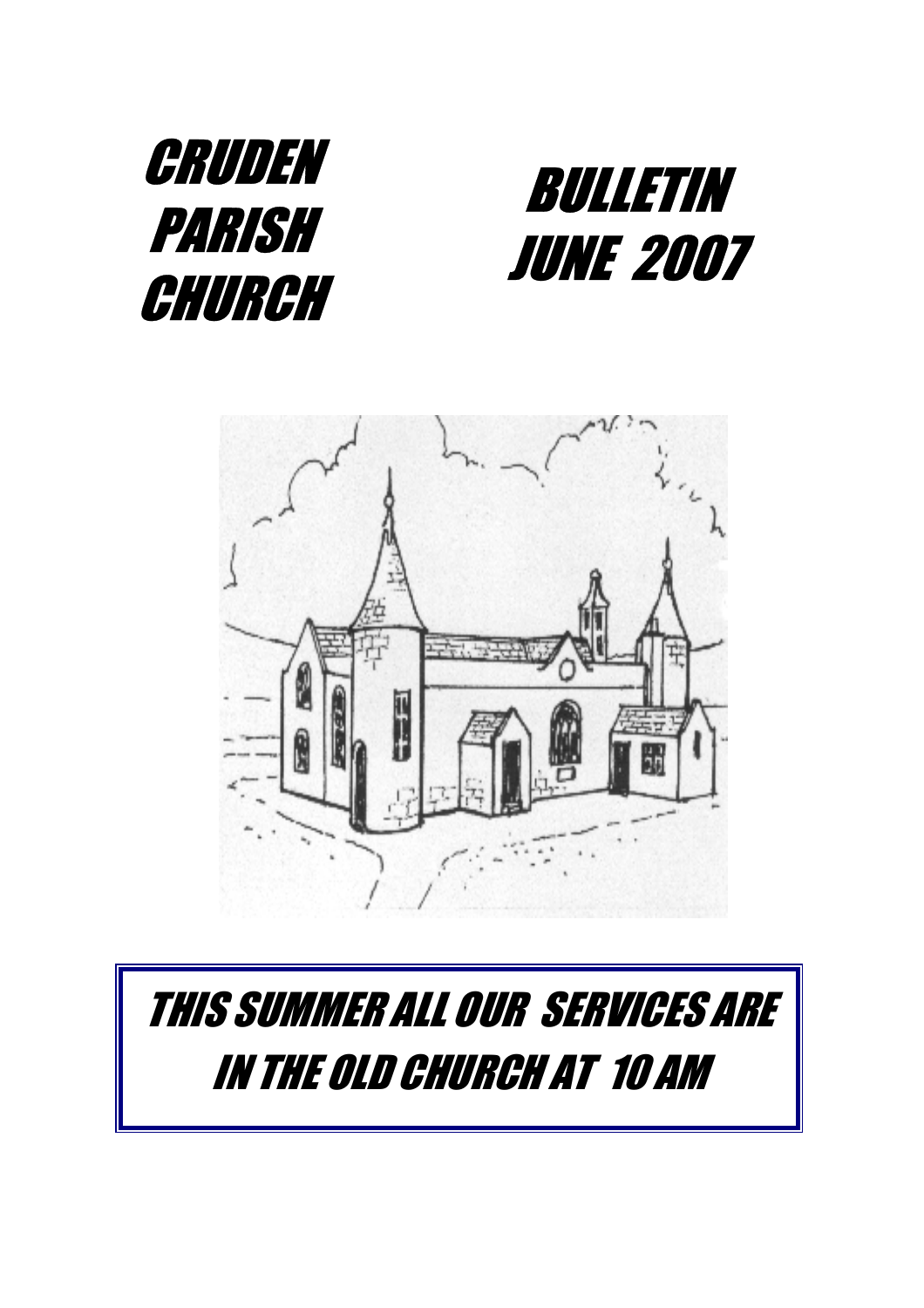# **SENIOR CITIZENS OUTING**

This year the outing will be going to Fochabers on Thursday 7 June. Same arrangements apply as in previous years. All church senior citizens are invited.

The hymns sung during the summer will be from CH4. Tea and Coffee served after all summer services. Through the summer there are no evening services.



Those placing flowers in the church on a Sunday, should contact the Manse (841229) failing which Betty Forrester (841205) to arrange access if they wish to place their flowers prior to the Sunday morning.

# **GUILD SPONSORED WALK**

The Guild would like to say a big thank you to all those who took part in the sponsored Walk on 29 April in aid of the Senior Citizens' Outing and Guild Funds and also those who sponsored them.

THE NEXT ISSUE OF THE BULLETIN WILL COME OUT ON 26 AUGUST. Copy for inclusion to be handed in by 11 August.

# INTREPID AND IRREPRESSIBLE

We can only be talking about Bessie Sandison whose latest personal fundraiser benefiting ChildLine and Cruden Church was to abseil off the Forth Rail Bridge and into the national newspapers! Bessie has already donated £750 to the Church after this feat and we congratulate her and thank all who supported her effort. Not bad for someone in their mid 80's. *Photographs of Bessie in mid air are now in the Old Church welcome area!*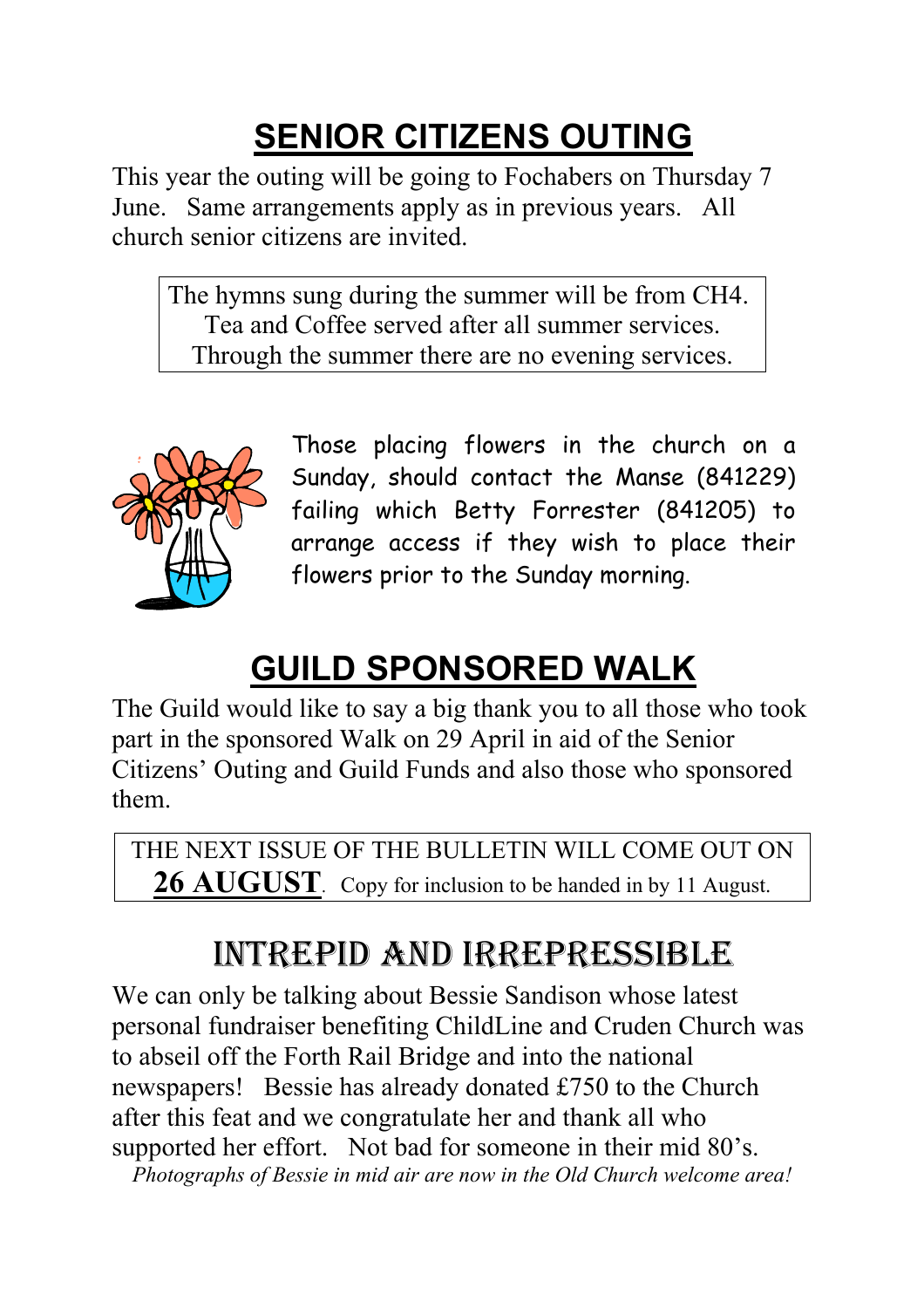# FROM THE MINISTER 23 MAY 2007

Dear Friends

### **Church Officer Appointment**

I am delighted to inform the congregation that at its April meeting the Kirk Session were pleased to appoint Mr David Singleton as Church Officer on terms to be mutually agreed.

I had previously asked David if he would be of some assistance with regard to some of the duties when I was off on holiday in March and he had kindly agreed. When I returned, I discovered that he had enjoyed being of help and a number of people suggested to me that we make a formal appointment. Indeed, through April he continued to be helpful at the funerals we had as well as on Sunday mornings.

Since the Session meeting, I have had a chat with David who has agreed to undertake duties similar but not identical to previous church officers and he insisted that it be on a voluntary basis. He will not normally be required to perform any duties at the West Church. At the Old Church, as well as being responsible for opening and closing premises and ensuring the lighting and heating is switched on, he will keep his eye on the tidiness of the grounds. I know that David will receive your friendly support as he continues to serve the church in this way.

### **Returned Pilgrims**

On 18 May, all 24 of us returned happily from our pilgrimage to the Holy Land. As expected, it was a wonderful experience and I was relieved that, after the initial problem of a delayed flight, everything went according to plan (apart from the inevitable few tummy upsets!) I am hoping that the next Bulletin will contain a fuller report, written by another of the pilgrims. Now I am looking forward very much to us taking a closer look at Paul's letter to the Philippians over the summer. I hope that you will want to join me on as many Sundays as possible over the next three months.

Your friend and minister

Rodge Neilson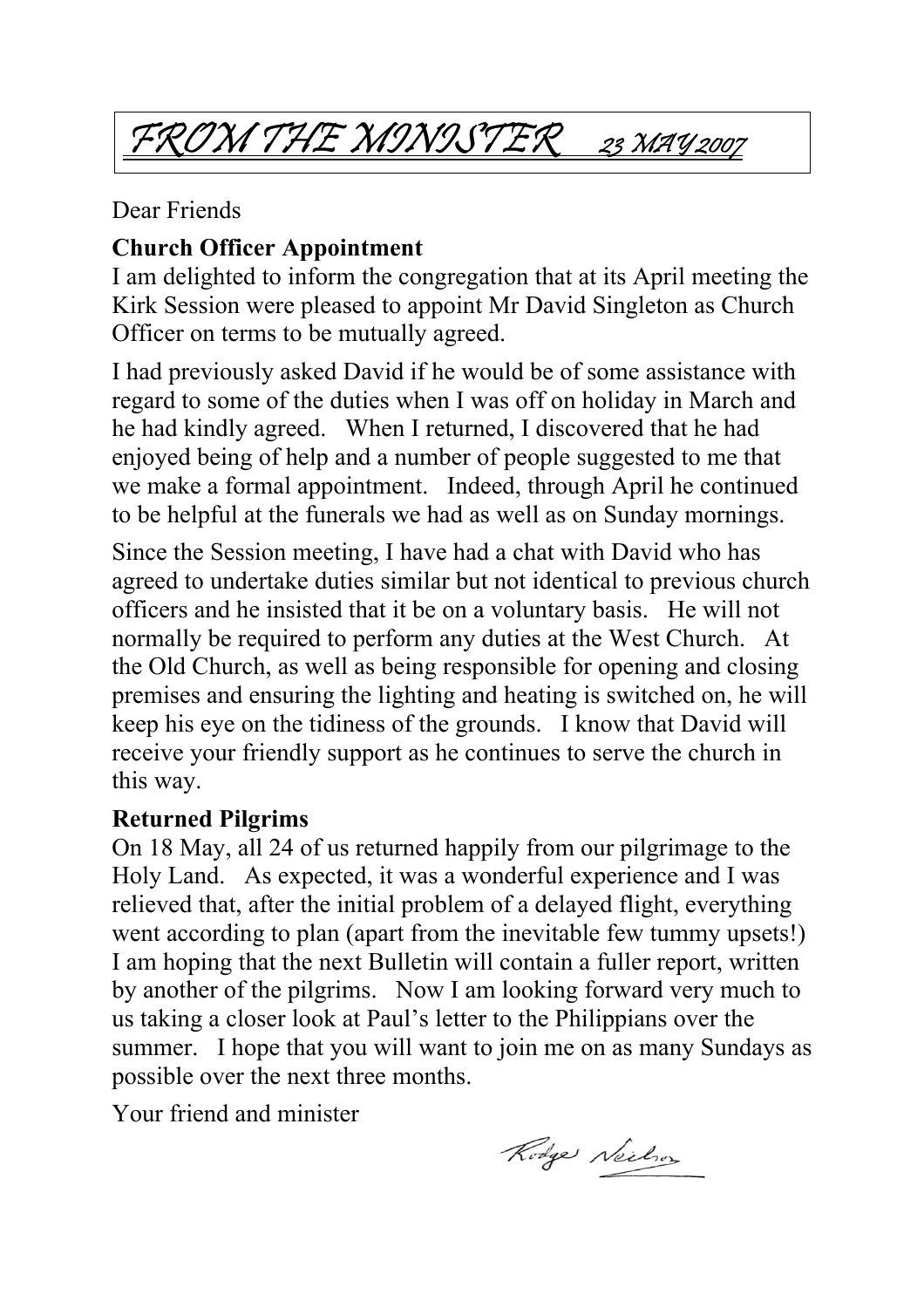# GLEANINGS FROM A STUDY LEAVE **NOTEBOOK**

We must lift ourselves beyond earth to discover the self and the God who sits silently within.

The only reason God wants us to confess sin is for our benefit not for his information. God must smile when we confess for God knows that knowledge is the beginning of contrition and contrition the beginning of salvation.

This world is good because it was created by a good God and therefore the delight that comes from living in the midst of this good world cannot be evil as long a one doe not neglect the needs of one's soul.

The obstacle to our discovery of self and God is not our possession of but our passion for material things.

> Avarice begins with a desire for something; it ends with a desire for everything.

 $\le \lambda \frac{1}{\ell} \frac{1}{\ell} \frac{1}{\ell} \frac{1}{\ell} \frac{1}{\ell} \frac{1}{\ell} \frac{1}{\ell} \frac{1}{\ell} \frac{1}{\ell} \frac{1}{\ell} \frac{1}{\ell} \frac{1}{\ell} \frac{1}{\ell} \frac{1}{\ell} \frac{1}{\ell} \frac{1}{\ell} \frac{1}{\ell} \frac{1}{\ell} \frac{1}{\ell} \frac{1}{\ell} \frac{1}{\ell} \frac{1}{\ell} \frac{1}{\ell} \frac{1}{\ell} \frac{1}{\ell} \frac{1}{\ell} \frac{1}{\ell}$ 

## OUR SUNDAY MORNING WORSHIP

This summer at our morning services we will read through Paul's letter to the Philippians and discover from the bible what the foremost of Christian apostles has to teach us about our faith.

| June 3  | Philippians $1:1 - 11$  | July 1                  | Philippians $2:1 - 11$  |
|---------|-------------------------|-------------------------|-------------------------|
| June 10 | Philippians $1:1 - 11$  | July 8                  | Philippians $2:1 - 11$  |
| June 17 | Philippians $1:12-21$   | July 15                 | Philippians $2:12 - 18$ |
| June 24 | Philippians $1:21 - 30$ | July 22                 | Philippians $2:19-30$   |
|         |                         | July 29                 | Philippians $3:1-11$    |
|         | August 5                | Philippians $3:12 - 21$ |                         |
|         | August 12               | Philippians $4:1 - 7$   |                         |
|         | August 19               | Philippians $4:8 - 13$  |                         |
|         | August 27               | Philippians $4:14-23$   |                         |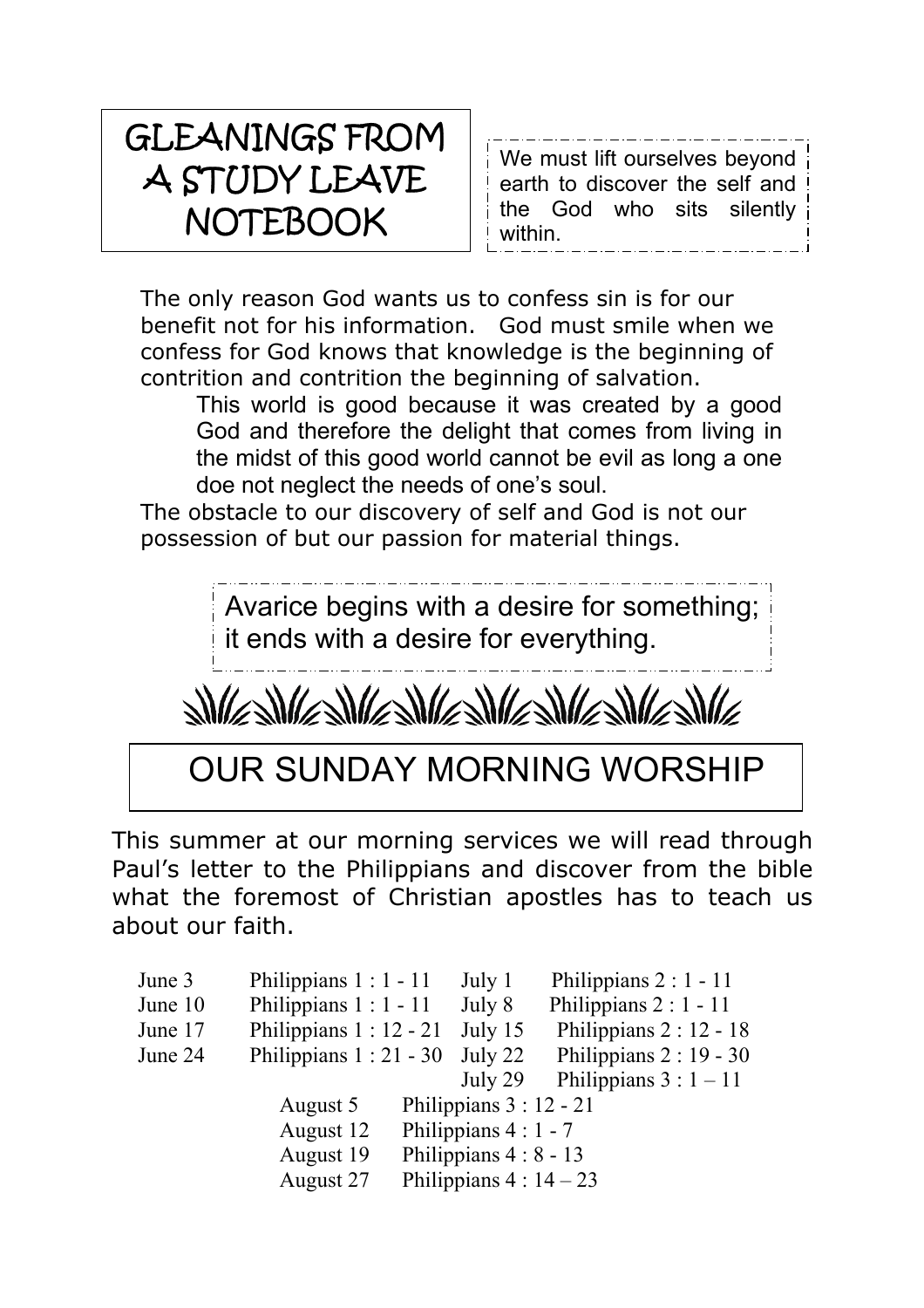# **CHRISTIAN AID MAY 2007** *£2,390*

At the time of preparing this for the Bulletin, we have banked £2,390 which is tremendous. Thank you all who have supported, by way of the 'House to House'; those who kindly gave their time; the Buttery Morning; being there; giving and buying raffle tickets and prizes; collecting jars/boxes/bags etc, etc. It all mounts up and is really appreciated.

On the basis that there were to be a number of our usual collectors away on the Holy Land Pilgrimage, I did have doubts, initially, if there would be enough people willing to help with the 'House to House' collection, but, quite a few new people stood in and helped out - thank you very much.

By the start of July I will be able to give you a better idea of the final total raised in Cruden Parish; meantime, again I thank you for your support and generosity.

*Mary Esson* 

# **YOUR CHURCH NEEDS YOUR HELP**

Keeping our Church Properties up to standard is a bit like trying to maintain the Forth Rail Bridge - there is always something to do!!!

For a number of summers now, work parties have been organised for various tasks to be undertaken and the support given is always greatly appreciated.

Following our Annual Property Inspection earlier this month, various tasks which we could carry out ourselves, have been identified, and it is hoped that if sufficient volunteers are prepared to help, then we might try to tackle these in July, most likely on a Saturday morning.

I would appreciate if you have the time and are willing to help in any way, either contact myself or put your name and telephone number on the list on the board in the Old Church Welcome Area.

I look forward to hearing from you. *Robert M Esson, Property Convener 01779 812206*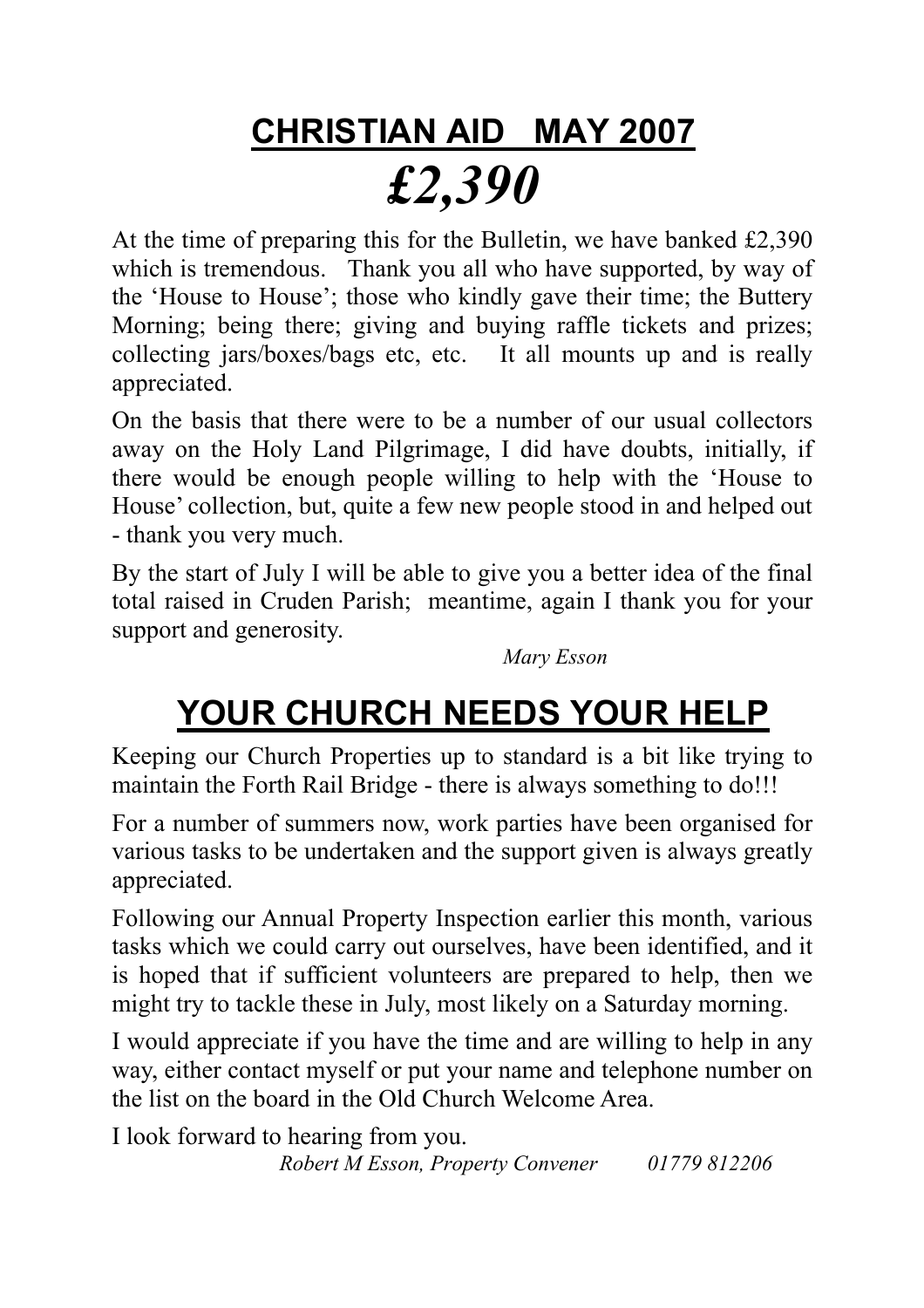## **LIVINGSTONIA SYNOD AIDS PROGRAMME**

Andy, Fliss, Katy & Daniel Gaston PO Box 718 Mzuzu Malawi Central Africa March 2007

#### Dear Friends,

#### **Community based orphan care**

The plight of orphan children in Malawi really came home to me recently. I went with a group of visitors from a church in the USA to see a community run day care nursery which their church had supported. The nursery had been one of our show pieces as the local chiefs were very supportive and the local committee very enthusiastic and creative in the way that they cared for the children. It was evident that things had dropped off recently as the building itself was rather run down and the usual team had not come to prepare food for the children, even though they had food in the store room. It was obvious that the children had been waiting a while for us and one of the visitors had put a few small packets of biscuits in her bag. She offered, and it was agreed that the children would like them and indeed they scoffed them as if they had not been fed for days. What was really pathetic was the attention they paid to the discarded empty packets.

My first thought was that the children were attracted by the shiny wrapping but when the children were given the wrappings each of them solemnly and deliberately licked out the crumbs from the inside of the packet hungrily. Several of the visitors left with damp eyes and I was moved as well by the obvious mismatch between the children's need far food, care and attention and the current problems that the community were facing in responding to that need. Most of our work relies heavily on local churches and community groups mobilizing their own resources, particularly in terms of time and personnel, but as everywhere it is always a core group of highly motivated individuals who drive these things and illness, tiredness and discouragement can demotivate even the most committed. Please pray for the bands of dedicated volunteers around the Northern region, that they may continue to joyfully give of themselves in the service of orphans, widows and the sick in their midst and that we would be given wisdom and guidance as we try to encourage and empower such folk with training and technical support.

#### **New hopes / Anti retroviral drugs (ARYs)**

The HIV/AIDS situation has shifted somewhat since the advent in Malawi of drugs that can effectively prevent the development of AIDS in patients who have been infected with HIV. The national programme is one of the most successful in the Southern African region but still has a long way to go to reach the majority of those who need the drugs. We know many people, including several of our staff, who are well and able to work and provide for their families due to taking these drugs daily who would probably not have survived before the treatment was available. Many of you will remember the story of one of our staff who died in 2004 because he could not accept the stigma of being labelled HIV positive and refused to be tested in time, even though the drugs were available then. Thankfully that situation is becoming less common as there is a gradual shift away from the negative image of AIDS as a terrifying terminal illness brought on by an individual's irresponsible promiscuous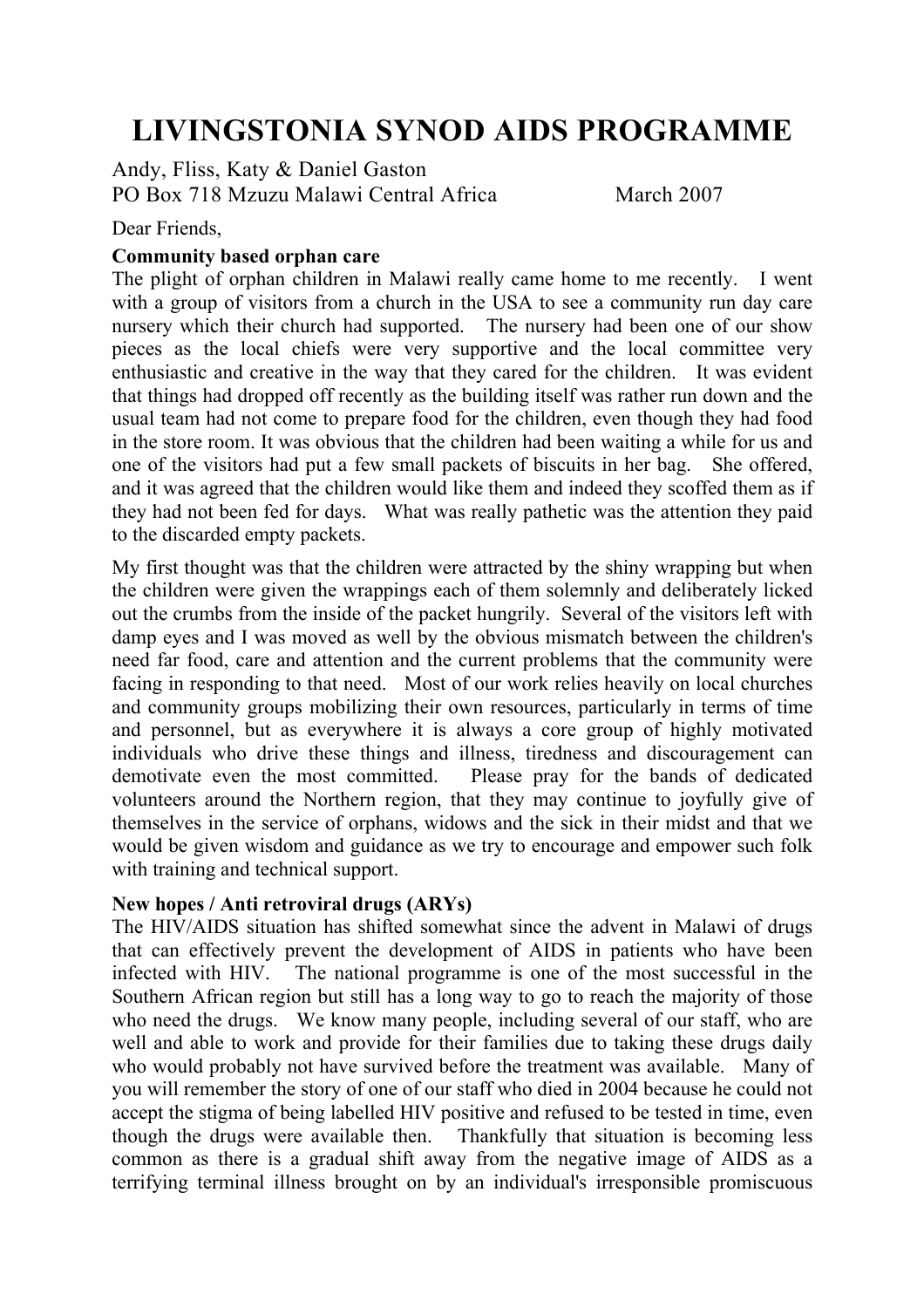behaviour towards that of a manageable chronic illness that can be controlled by regular medication and a good diet. There is still a lot of work to be done by the Government to train medical and nursing staff in rural health centres to dispense the drugs and monitor patients and thereby make the drugs much more widely available but the overall atmosphere is more hopeful than in the past.

#### **New building project**

We have started building work on our site. The programme has quite intentionally concentrated most on the work in the community but we have now had a measure of success in establishing new groups who are actively involved in tackling the impact of AIDS in their communities. Our offices at Ekwendeni have looked like a building site for years as early development work came to an abrupt halt several years ago when funding from one particular donor dried up. The complex was partially finished around 1999 but the facilities were barely adequate then and as the community work has grown are totally inadequate now. We have therefore embarked on an ambitious construction project. In faith we have started work on the first phase which will cost about £25,000 and have already found over half of that amount but need at least another £5,000 to finish the project. That will give us a 16 room hostel that we can use to provide accommodation to groups that come to our site for training. It will also provide a much needed means of generating income for the programme.

#### **New plans & activities at LISAP**

It has always been easier to raise funds for community activities than capital projects and our community work is continuing to grow. We will be starting a mobile HIV testing service later this year that will provide HIV tests to remote rural communities that would otherwise face a long journey to get to the nearest testing site. Knowing one's HIV status is vital as it is the foundation for behaviour change and also the entry point for medical services. Alongside the testing we will be encouraging women to check their HIV status if they are pregnant and encouraging those who are infected with HIV to access preventive medication that can reduce the transmission of HIV to their unborn child by half. This programme (Prevention of Mother To Child Transmission - PMTCT) is provided by health facilities but the uptake in Malawi is one of the lowest in the region.

#### **Family news**

Fliss continues her voluntary work with Gap Activity Projects and is currently supervising 21 school-leavers who are working in a variety of voluntary posts around the north. She is busiest when the new "gappers" have just arrived and need orientation and visas arranged but once they have settled into their jobs things are a bit quieter with occasional problems to be addressed. The Sunday school class at Katawa is going well with between 50 and 60 three to five year olds attending every week. Katy is now in Standard 2 and enjoying having a new teacher who used to be a pilot! Daniel continues to attend the kindergarten and his confidence has grown as he is now one of the older boys. He has a fascination for frogs and lizards but will need to improve his handling skills or we will have the MSPCR down on us (Malawian Society for the Prevention of Cruelty to Reptiles).

With love and best wishes, Andy, Fliss, Katy g Daniel Gaston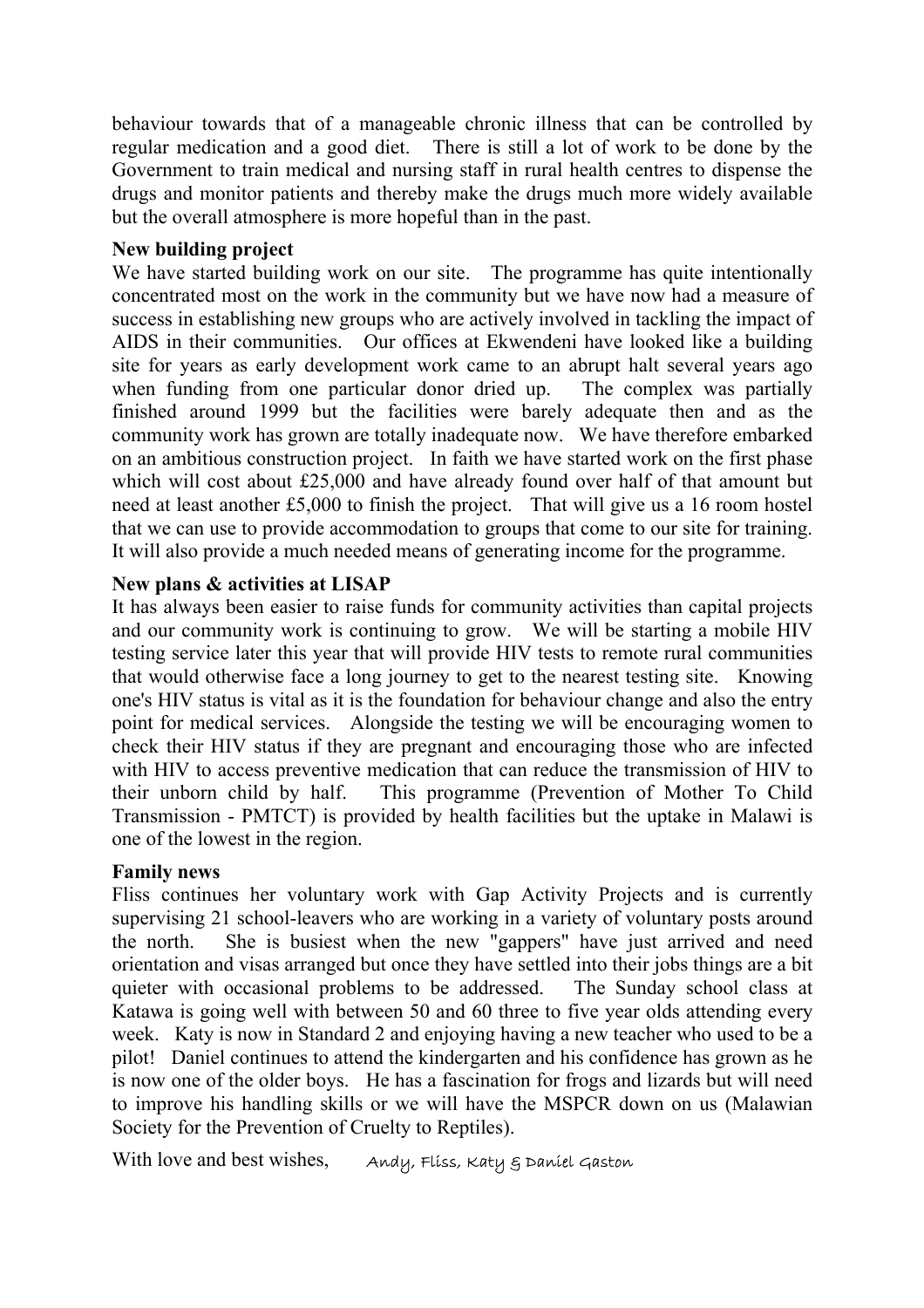

### June

to **Mrs Jessie Harris, 6 Hawlaw Place, Cruden Bay** who will be celebrating her 90th Birthday.

to **Mr & Mrs Alex Kidd, Marindale, 11 Northfield Gardens, Hatton** who will be celebrating their Golden Wedding.

### JULY

to **Mr & Mrs W Moir, Courtview, Main Street, Hatton** who will be celebrating their Ruby Wedding.

### August

to **Mr & Mrs Sandy Smith, 20 Skerry Drive, Peterhead** who will be celebrating their Golden Wedding.

to **Mr & Mrs J Forrester, Aldie Farm, Cruden Bay** who will be celebrating their Ruby Wedding.

The minister would welcome, in writing please, any news for this feature in the Bulletin

## **CONGREGATIONAL WALKS THROUGH THE SUMMER**

Saturday 16 June Rothes & Pluscarden 9 am, Hatton Hall Sunday 15 July Monymusk 11.30 am, Old Hall Fri-Sun/Mon 17-19/20 August Badaguish Outdoor Centre Sunday 16 September Sands of Forvie 11.30 am, Old Hall Sunday 14 October Udny 11.30 am, Old Hall

Success consists of getting up just one more time than you fall. *Oliver Goldsmith*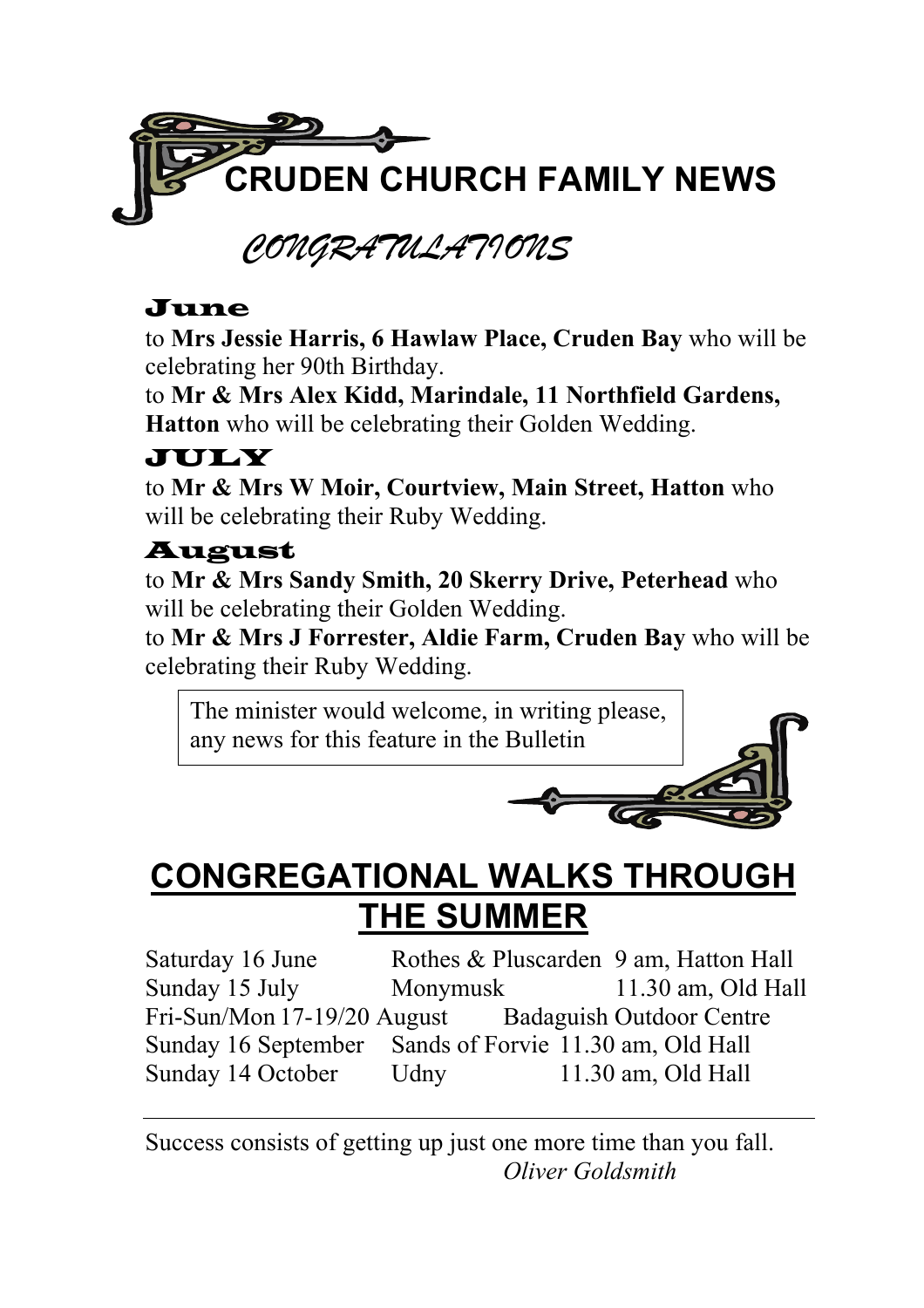# LIFE & WORK

### THE MAGAZINE OF THE CHURCH OF SCOTLAND - JUNE ISSUE

### **GAMBLING WITH THE FUTURE**

The rise of the game of chance and the growth of online gambling is the focus of a major feature in this month's Life and Work.

Whilst the Church of Scotland maintains its historic opposition to all gambling on both theological and pastoral grounds, of larger concern is challenging the growth of the gambling culture and attempting to minimise its impact.

### **NO QUICK FIX**

Editor Lynne McNeil suggests that improved financial education and money management should be offered by High Street banks rather than simply promoting financial products.

#### **FINDING THE LIGHT**

Perthshire poet Kenneth Steven explains how he believes it is the job of writers to make readers see the world anew work He explains how he draws inspiration from the Celtic Christian world in his work.

#### **A 'STILL SMALL VOICE'**

In a rare interview, Jean Vanier, founder of the worldwide L'Arche community, says he believes the future lies in community, not competition.

"The whole question for humanity is how to help the strong and the weak to live together. It's about people coming together and each one finding their place."

#### **THE POWER OF KINDNESS**

The Very Rev James Simpson reflects on the Book of Ruth and the impact of kindness. "When I was at university it was clever people I admired most. Now it is kind people", he concludes.

#### **DRAMATIC CHRISTIANS**

Elizabeth McKay questions how Christians are portrayed in TV soaps and dramas. "Ministers of the Kirk are dour and unyielding while English vicars are jolly good sorts but rarely have anything to say that is worth taking seriously." she comments.

### **LAST WORD**

Muriel Armstrong questions the Kirk's obsession with membership and suggests a regular audit of church attendance would give a more realistic picture of church life.

**And much more – letters, reviews, news from local and national church, elders page, prayer and reflection.** 

 $\leq \frac{1}{2}$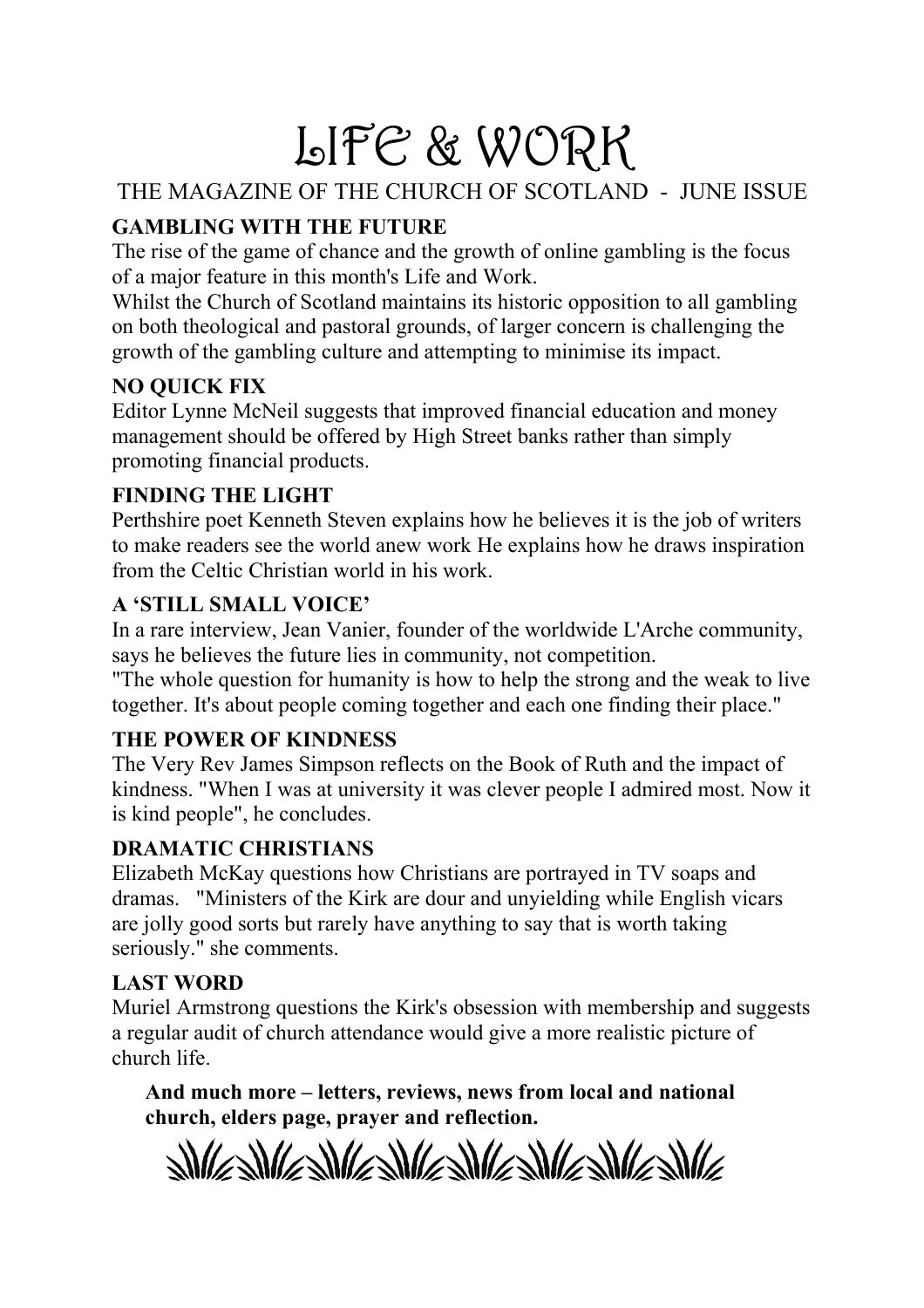# **SUNDAY MORNING DUTIES 10.00 am OLD CHURCH**

| <b>Date</b> | <b>Door</b>                              | <b>Flowers</b>            | <b>Teas</b>                                   | Creche/<br><b>Children</b>                                       |
|-------------|------------------------------------------|---------------------------|-----------------------------------------------|------------------------------------------------------------------|
| 3 June      | Helen Fowlie<br>Kathleen Craig           | Mary Esson                | Mary Esson<br><b>Elizabeth Bruce</b>          | <b>LOCAL</b><br><b>HOLIDAY</b>                                   |
| 10 June     | Jack Young<br>Isobel Young               |                           | Fiona Stephen<br>Elma Cumming                 | Katherine Hyman<br>Maureen Reid<br>Helen Smith<br>S or C Skinner |
| 17 June     | Jack Young<br>Isobel Young               | Mgt<br>Cruickshank<br>HL  | <b>Sharon Rennie</b><br>Mary Esson            | Brenda Cadger<br>Marie Forsyth<br>Joyce Fowlie<br>Karla Buswell  |
| 24 June     | Robert Esson<br>Mary Bratton             | Iris Durno                | Iris Durno<br><b>Betty Forrester</b>          | Katherine Hyman<br>Maureen Reid<br>Helen Smith<br>S or C Skinner |
| 1 July      | <b>Robert Esson</b><br>Mary Bratton      |                           | Margaret Jamieson<br>Dorothy Cruickshank      | Brenda Cadger<br>Marie Forsyth<br>Joyce Fowlie<br>Karla Buswell  |
| 8 July      | Sandy Beedie<br><b>Betty Forrester</b>   | Wedding                   | Mary Bratton<br>Liz Carnie                    | <b>SCHOOL</b><br><b>HOLIDAYS</b>                                 |
| 15 July     | Sandy Beedie<br><b>Betty Forrester</b>   |                           | Marilyn Samways<br><b>Beatrice Fawkes</b>     | <b>SCHOOL</b><br><b>HOLIDAYS</b>                                 |
| 22 July     | Lewis McKechnie<br>Liz Carnie            |                           | Norma Forman<br><b>Elizabeth Bruce</b>        | <b>SCHOOL</b><br><b>HOLIDAYS</b>                                 |
| 29 July     | Lewis McKechnie<br>Liz Carnie            | Jean Beedie               | <b>Betty Mathers</b><br><b>Alison Neilson</b> | <b>SCHOOL</b><br><b>HOLIDAYS</b>                                 |
| 5 August    | <b>Robert Petticrew</b><br>Jim MacDonald |                           | Kathleen Craig<br>Iris Durno                  | <b>SCHOOL</b><br><b>HOLIDAYS</b>                                 |
| 12 August   | <b>Robert Petticrew</b><br>Jim MacDonald |                           | <b>Betty Forrester</b><br>Elma Cumming        | <b>SCHOOL</b><br><b>HOLIDAYS</b>                                 |
| 19 August   | Anne<br>McNaughton                       | <b>Betty</b><br>Forrester | Jessie MacDonald<br><b>Margaret Adams</b>     |                                                                  |
| 26 August   | Anne<br>McNaughton                       | Mary Esson                | Irene Will<br>Dorothy Cruickshank             |                                                                  |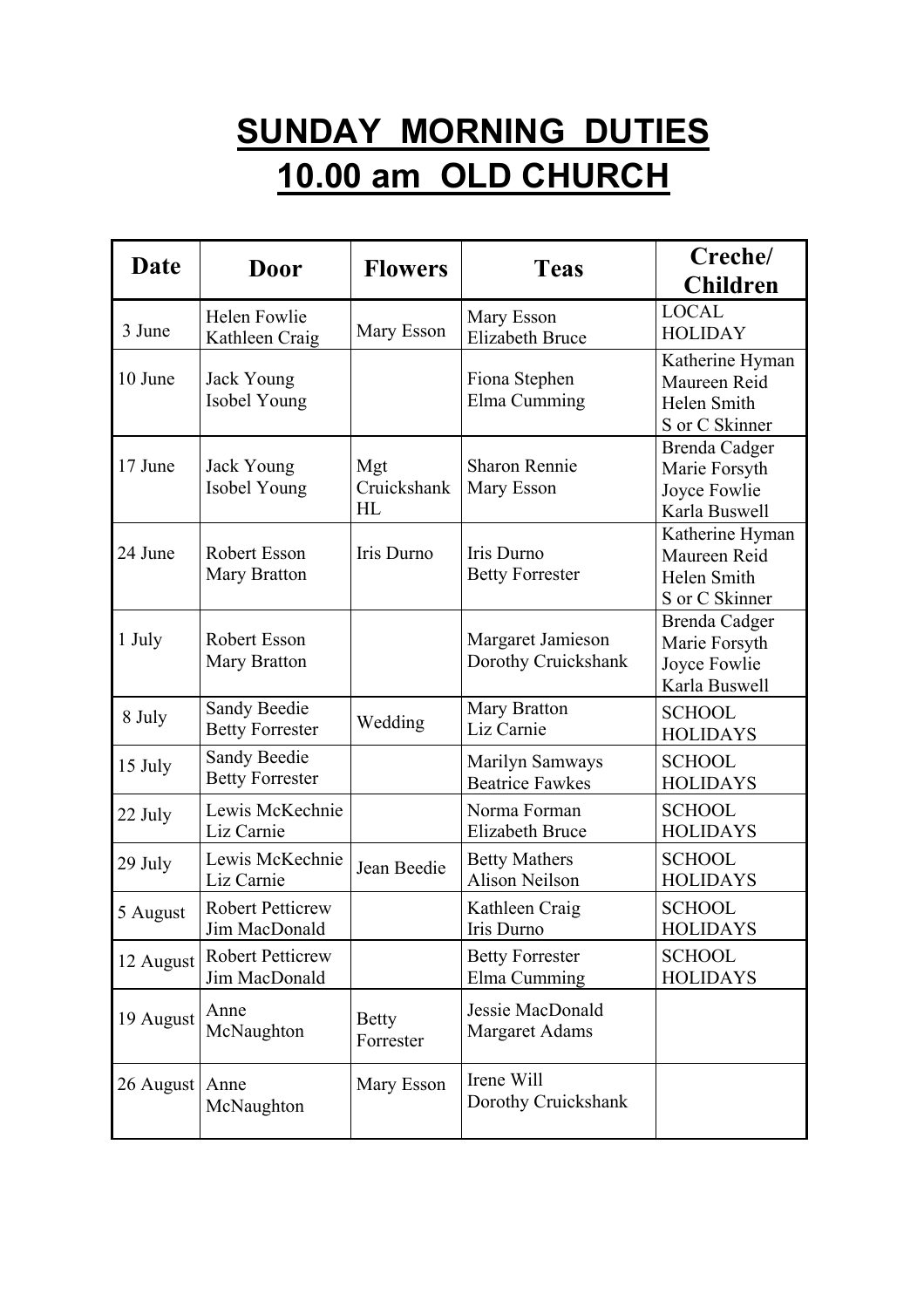# **PARISH REGISTER**

\*denotes member

## **NEW MEMBER**

\*Miss MargaretWisely, 24 Kilmarnock Drive, Cruden Bay.

### **DEATH**

\*Mr William Beddie, 55 Berryden Road, Peterhead.

*We offer a sincere apology to Mrs Ivers for printing her name as Mrs Iverson in last month's Register.* 

# RESPONDING TO THE CALL OF GOD

If you are not sure where to begin, perhaps we can help you start the journey! The Church of Scotland's fourteenth Enquirers' Conference is the place to be if you want to explore some of the ways in which you might offer service to God today through the Kirk. It may be that you are sensing God's call on your life in a new way, but are not yet sure what that might mean - if so, this is one way in which you can test it out a bit further.

Some people come to the Enquirers' Conference already thinking about, for example, training as a Reader, or as an ordained Minister. Others want to find out more about serving the Church overseas, or working in social care through Crossreach. It may be that you are looking for ways in which you might be better equipped for what you do in your local church - all of these and many more issues are covered in this 24- hour event.

Spaces are limited at the Enquirers' Conference - it is normally over subscribed, so you need to book early to avoid disappointment. Overnight accommodation and meals are provided on campus for the minimal cost of a £20.00 booking fee.

### **Friday 22nd - Saturday 23 June 2007. West Park Conference Centre, Dundee**

For further information or to register your interest please contact Margaret Johnston at the Church of Scotland offices.

Tel: 0131- 225 5722 or e-mail: mjohnston@cofscotland.org.uk